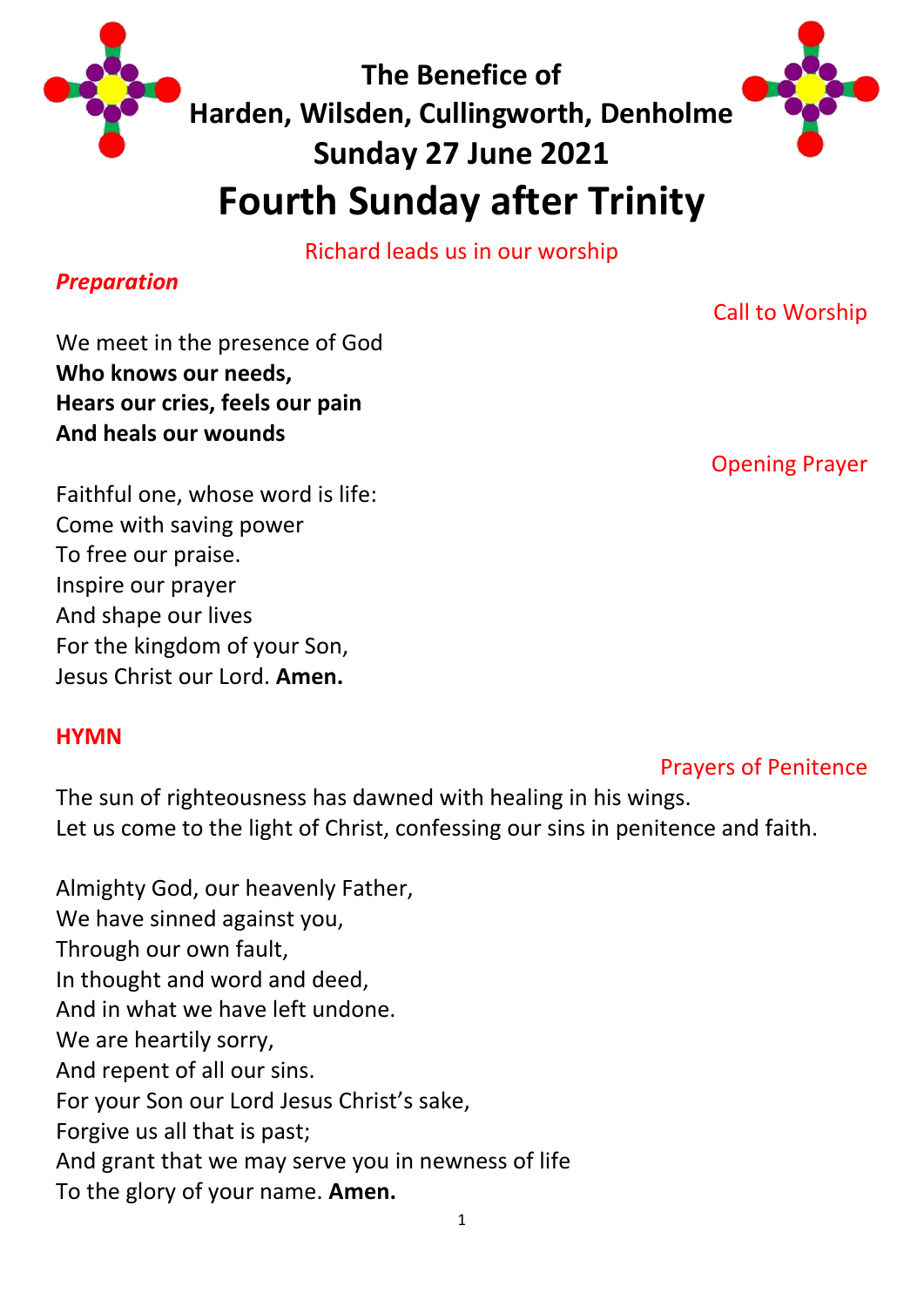The God of love and power Forgives you and frees you from your sins, Heals and strengthens you by his Spirit, And raises you to new life in Christ our Lord. **Amen.**

The Gloria

**Glory to God in the highest and peace to his people on earth. Lord God, heavenly King, Almighty God and Father; We worship you, we give you thanks, we praise you for your glory. Lord Jesus Christ, only Son of the Father, Lord God, Lamb of God, You take away the sin of the world. Have mercy on us; You are seated at the right hand of the Father: Receive our prayer. For you alone are the Holy One, You alone are the Lord You alone are the Most High, Jesus Christ, with the Holy Spirit, in the glory of God the Father. Amen.**

The Collect

O God, the protector of all who put their trust in you, Without whom nothing is strong, nothing is holy: Increase and multiply upon us your mercy; That with you as our ruler and guide We may so pass through things temporal That we lose not our hold on things eternal; Grant this, heavenly Father, For our Lord Jesus Christ's sake, Who is alive and reigns with you, In the unity of the Holy Spirit, One God, now and for ever. **Amen.**

## *THE WORD OF GOD*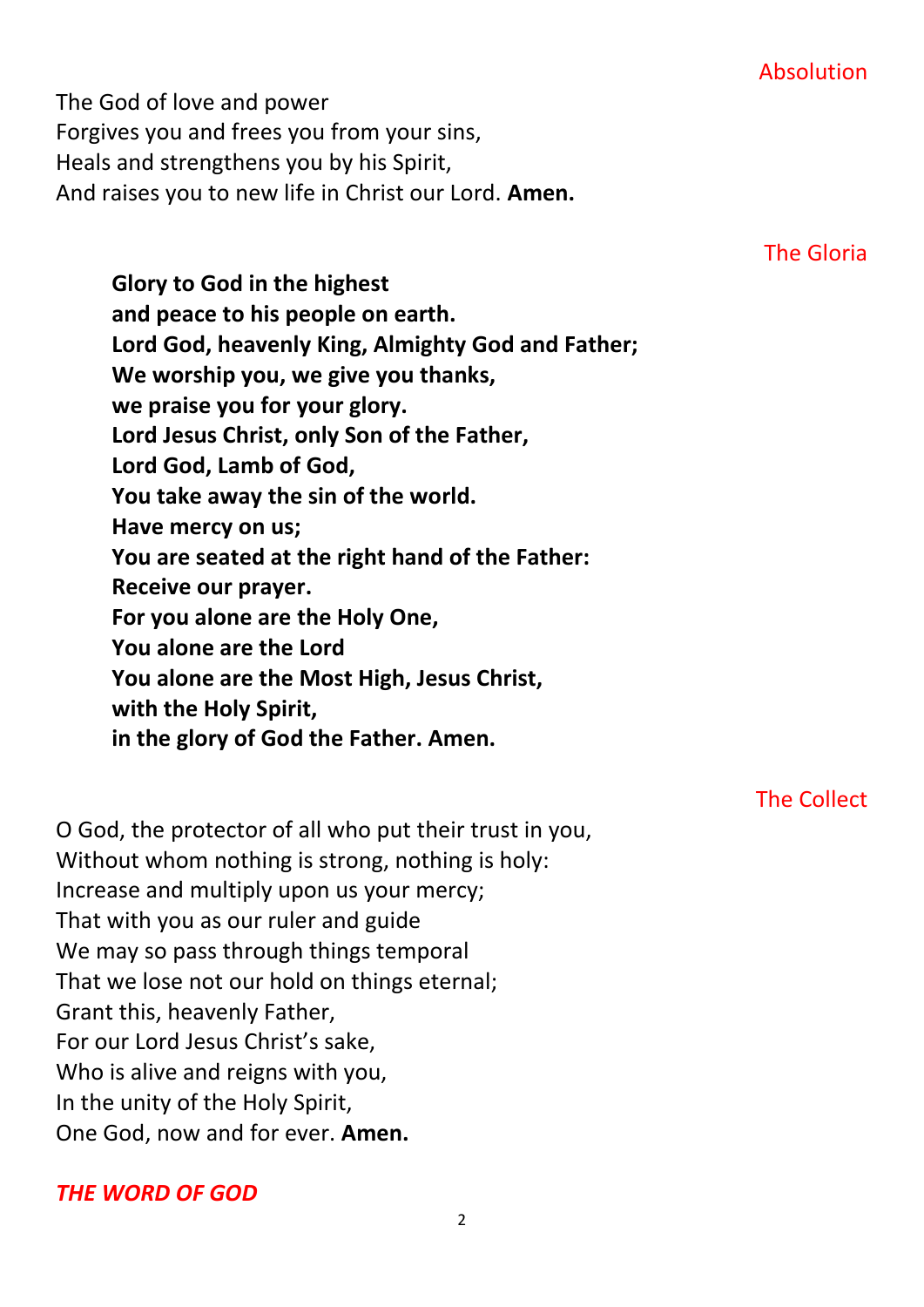### First Reading: 2 Corinthians 8:7-end

Now as you excel in everything—in faith, in speech, in knowledge, in utmost eagerness, and in our love for you—so we want you to excel also in this generous undertaking.

I do not say this as a command, but I am testing the genuineness of your love against the earnestness of others. For you know the generous act of our Lord Jesus Christ, that though he was rich, yet for your sakes he became poor, so that by his poverty you might become rich. And in this matter I am giving my advice: it is appropriate for you who began last year not only to do something but even to desire to do something— now finish doing it, so that your eagerness may be matched by completing it according to your means. For if the eagerness is there, the gift is acceptable according to what one has—not according to what one does not have. I do not mean that there should be relief for others and pressure on you, but it is a question of a fair balance between your present abundance and their need, so that their abundance may be for your need, in order that there may be a fair balance. As it is written,

'The one who had much did not have too much,

and the one who had little did not have too little.'

But thanks be to God who put in the heart of Titus the same eagerness for you that I myself have. For he not only accepted our appeal, but since he is more eager than ever, he is going to you of his own accord. With him we are sending the brother who is famous among all the churches for his proclaiming of the good news; and not only that, but he has also been appointed by the churches to travel with us while we are administering this generous undertaking for the glory of the Lord himself and to show our goodwill. We intend that no one should blame us about this generous gift that we are administering, for we intend to do what is right not only in the Lord's sight but also in the sight of others. And with them we are sending our brother whom we have often tested and found eager in many matters, but who is now more eager than ever because of his great confidence in you. As for Titus, he is my partner and coworker in your service; as for our brothers, they are messengers of the churches, the glory of Christ. Therefore, openly before the churches, show them the proof of your love and of our reason for boasting about you.

## **Thanks be to God for the gift of his word**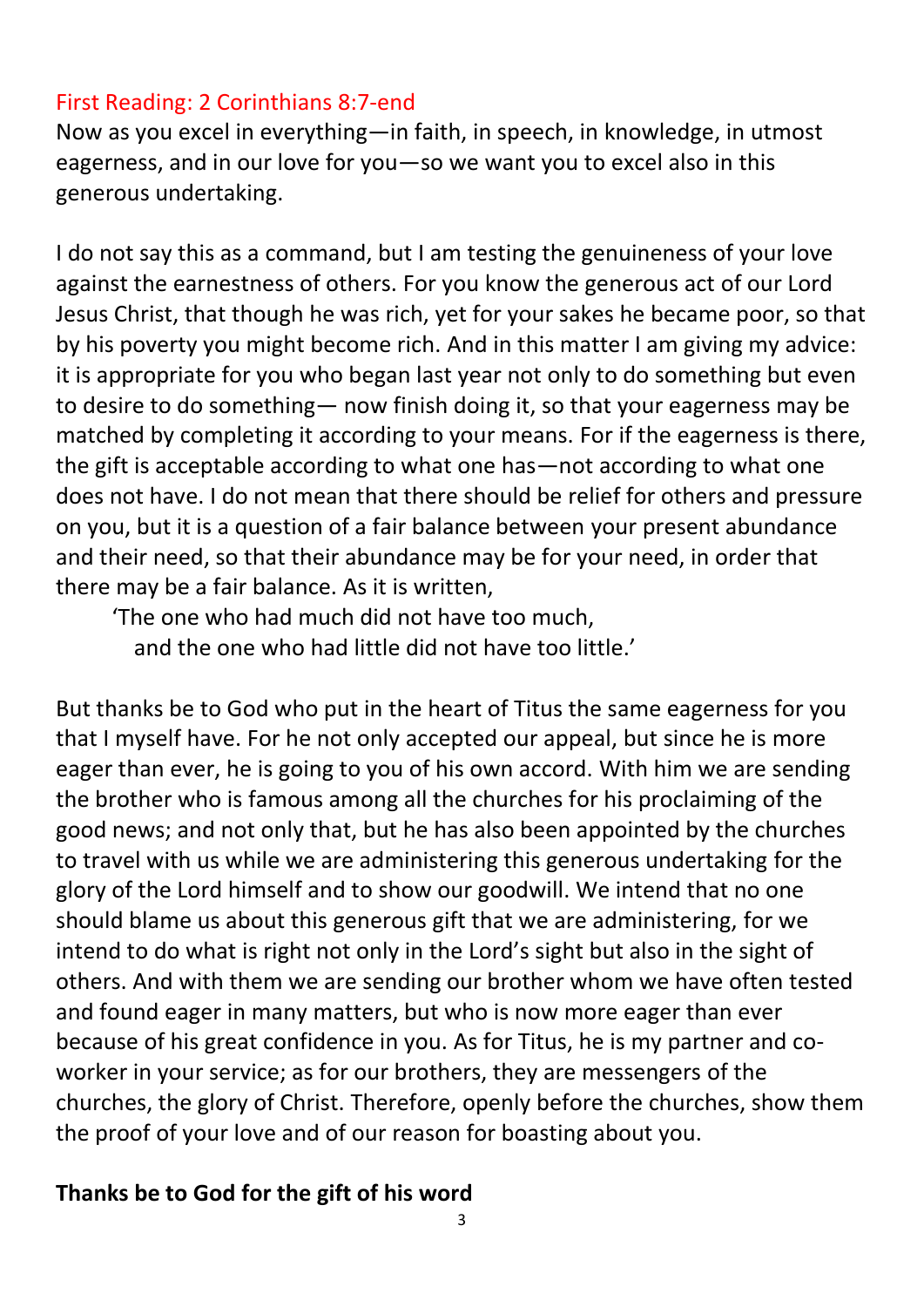#### Gospel reading: Mark 5:21-end

When Jesus had crossed again in the boat to the other side, a great crowd gathered round him; and he was by the lake. Then one of the leaders of the synagogue named Jairus came and, when he saw him, fell at his feet and begged him repeatedly, 'My little daughter is at the point of death. Come and lay your hands on her, so that she may be made well, and live.' So he went with him.

And a large crowd followed him and pressed in on him. Now there was a woman who had been suffering from haemorrhages for twelve years. She had endured much under many physicians, and had spent all that she had; and she was no better, but rather grew worse. She had heard about Jesus, and came up behind him in the crowd and touched his cloak, for she said, 'If I but touch his clothes, I will be made well.' Immediately her haemorrhage stopped; and she felt in her body that she was healed of her disease. Immediately aware that power had gone forth from him, Jesus turned about in the crowd and said, 'Who touched my clothes?' And his disciples said to him, 'You see the crowd pressing in on you; how can you say, "Who touched me?"' He looked all round to see who had done it. But the woman, knowing what had happened to her, came in fear and trembling, fell down before him, and told him the whole truth. He said to her, 'Daughter, your faith has made you well; go in peace, and be healed of your disease.'

While he was still speaking, some people came from the leader's house to say, 'Your daughter is dead. Why trouble the teacher any further?' But overhearing what they said, Jesus said to the leader of the synagogue, 'Do not fear, only believe.' He allowed no one to follow him except Peter, James, and John, the brother of James. When they came to the house of the leader of the synagogue, he saw a commotion, people weeping and wailing loudly. When he had entered, he said to them, 'Why do you make a commotion and weep? The child is not dead but sleeping.' And they laughed at him. Then he put them all outside, and took the child's father and mother and those who were with him, and went in where the child was. He took her by the hand and said to her, 'Talitha cum', which means, 'Little girl, get up!' And immediately the girl got up and began to walk about (she was twelve years of age). At this they were overcome with amazement. He strictly ordered them that no one should know this, and told them to give her something to eat.

## **Thanks be to God for the gift of his Holy Word**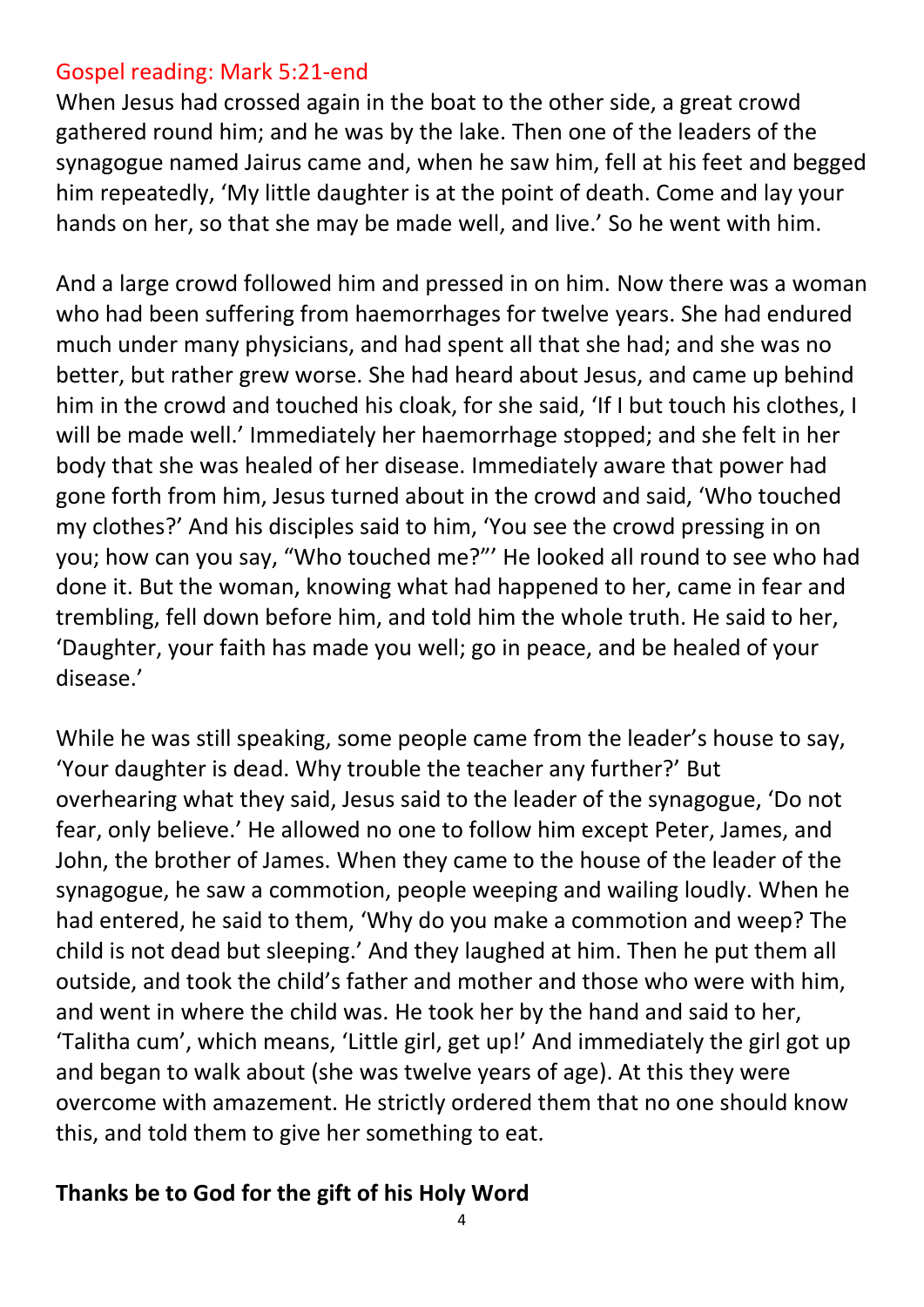#### **HYMN**

#### Sermon

Affirmation of Faith

Do you believe and trust in God the Father, source of all being and life, the one for whom we exist? **We believe and trust in him.** Do you believe and trust in God the Son, who took our nature, died and rose again? **We believe and trust in him.** Do you believe and trust in God the Holy Spirit, who gives life to the people of God and makes Christ known in the world? **We believe and trust in him.** This is the faith of the Church. **This is our faith. We believe and trust in one God, Father, Son and Holy Spirit. Amen.**

Prayers of Intercession led by Wendy Driver

#### **A Celtic Prayer**

We saw a stranger yesterday We put food in the eating place Drink in the drinking place Music in the listening place And with the Sacred Name of the Triune God He blessed us and our house Our cattle and our little ones. As the Lark says in her song: "Often, Often, Often goes the Christ In the Stranger's guise." **Amen**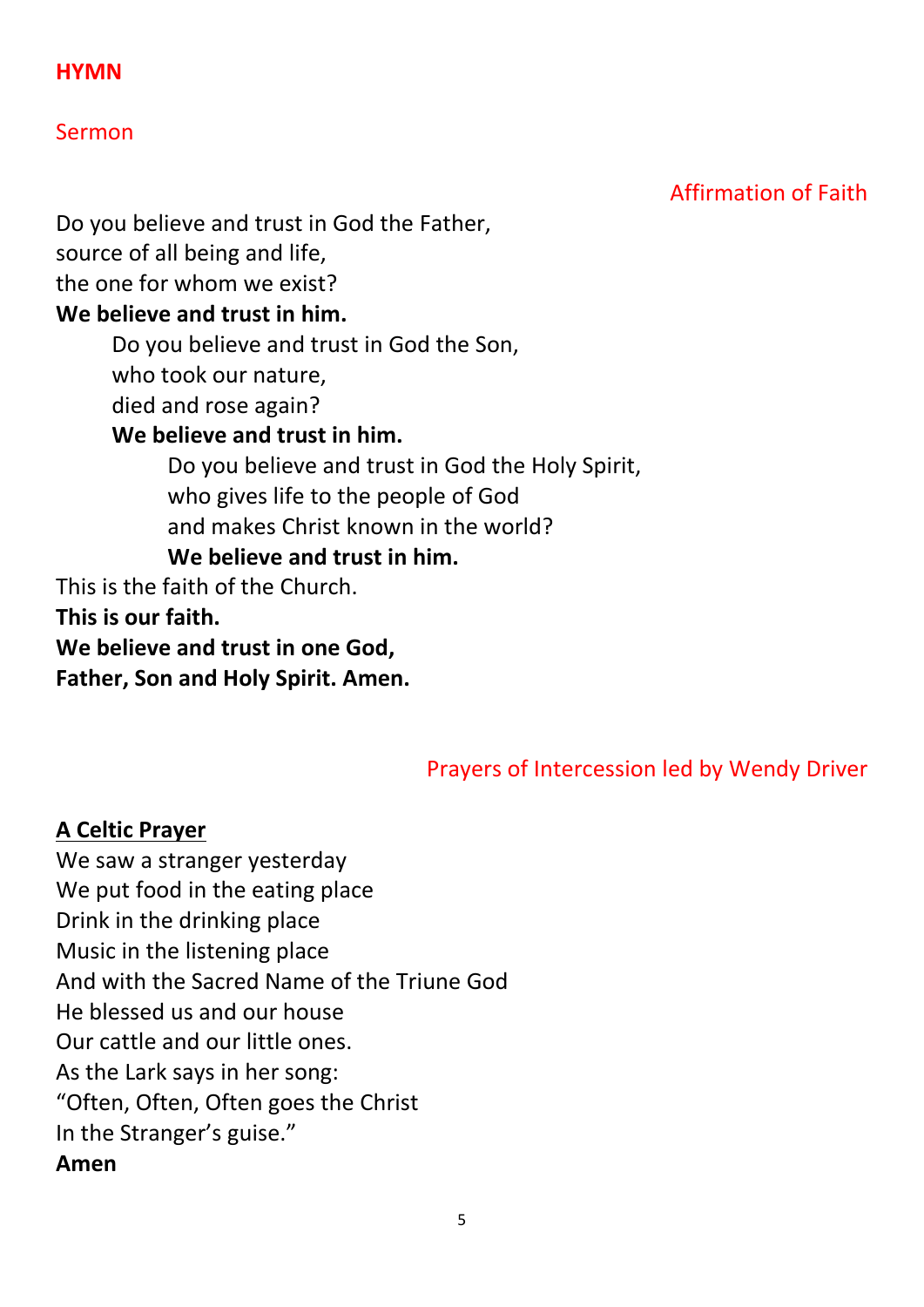#### The Peace

Christ is our peace. He has reconciled us to God in one body by the cross. We meet in his name and we share his peace. The peace of the Lord be always with you. **and also with you.**

#### Eucharistic Prayer **H**

The Lord is here. **His Spirit is with us.** Lift up your hearts. **We lift them to the Lord.** Let us give thanks to the Lord our God. **It is right to give thanks and praise.**

It is right to praise you, Father, Lord of all creation; in your love you made us for yourself. When we turned away you did not reject us, but came to meet us in your Son. **You embraced us as your children and welcomed us to sit and eat with you.**

In Christ you shared our life that we might live in him and he in us. **He opened his arms of love upon the cross and made for all the perfect sacrifice for sin.**

On the night he was betrayed, at supper with his friends he took bread, and gave you thanks; he broke it and gave it to them, saying: Take, eat; this is my body which is given for you; do this in remembrance of me. **Father, we do this in remembrance of him: his body is the bread of life.**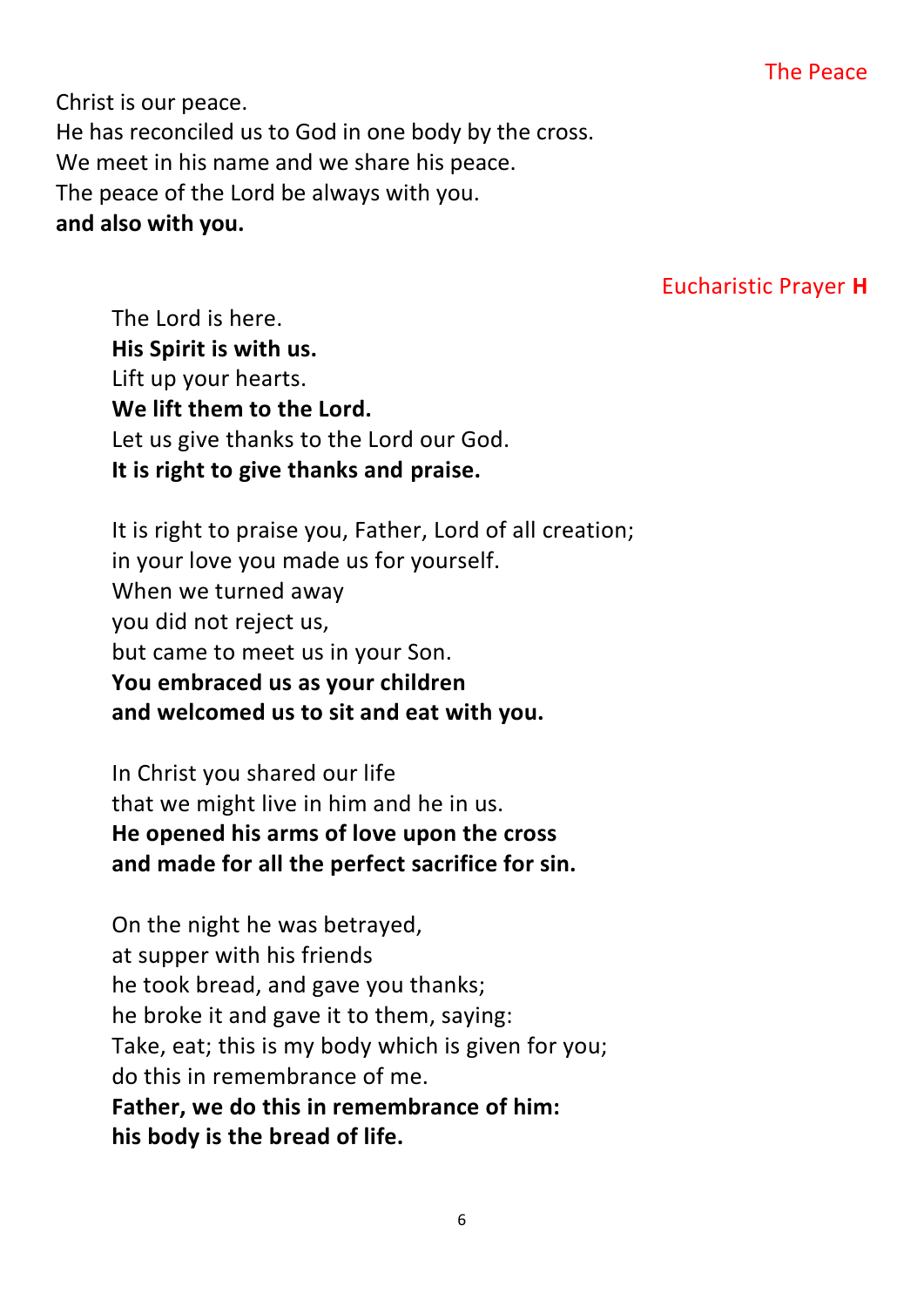At the end of supper, taking the cup of wine, he gave you thanks, and said: Drink this, all of you; this is my blood of the new covenant, which is shed for you for the forgiveness of sins; do this in remembrance of me. **Father, we do this in remembrance of him: his blood is shed for all.** As we proclaim his death and celebrate his rising in glory, send your Holy Spirit that this bread and this wine may be to us the body and blood of your dear Son. **In this Communion make us one in Christ, our risen Lord.**

With your whole Church throughout the world we offer you this sacrifice of praise and lift our voice to join the eternal song of heaven: **Holy, holy, holy Lord, God of power and might, Heaven and earth are full of your glory. Hosanna in the highest.**

#### The Lord's Prayer

As our Saviour taught us, so we pray **Our Father in heaven, hallowed be your name, your kingdom come your will be done, on earth as in heaven. Give us today our daily bread. Forgive us our sins as we forgive those who sin against us. Lead us not into temptation but deliver us from evil. For the kingdom, the power, and the glory are yours now and for ever. Amen.**

We break this bread to share in the body of Christ **Though we are many, we are one body, because we all share in one bread**

The Breaking of the Bread